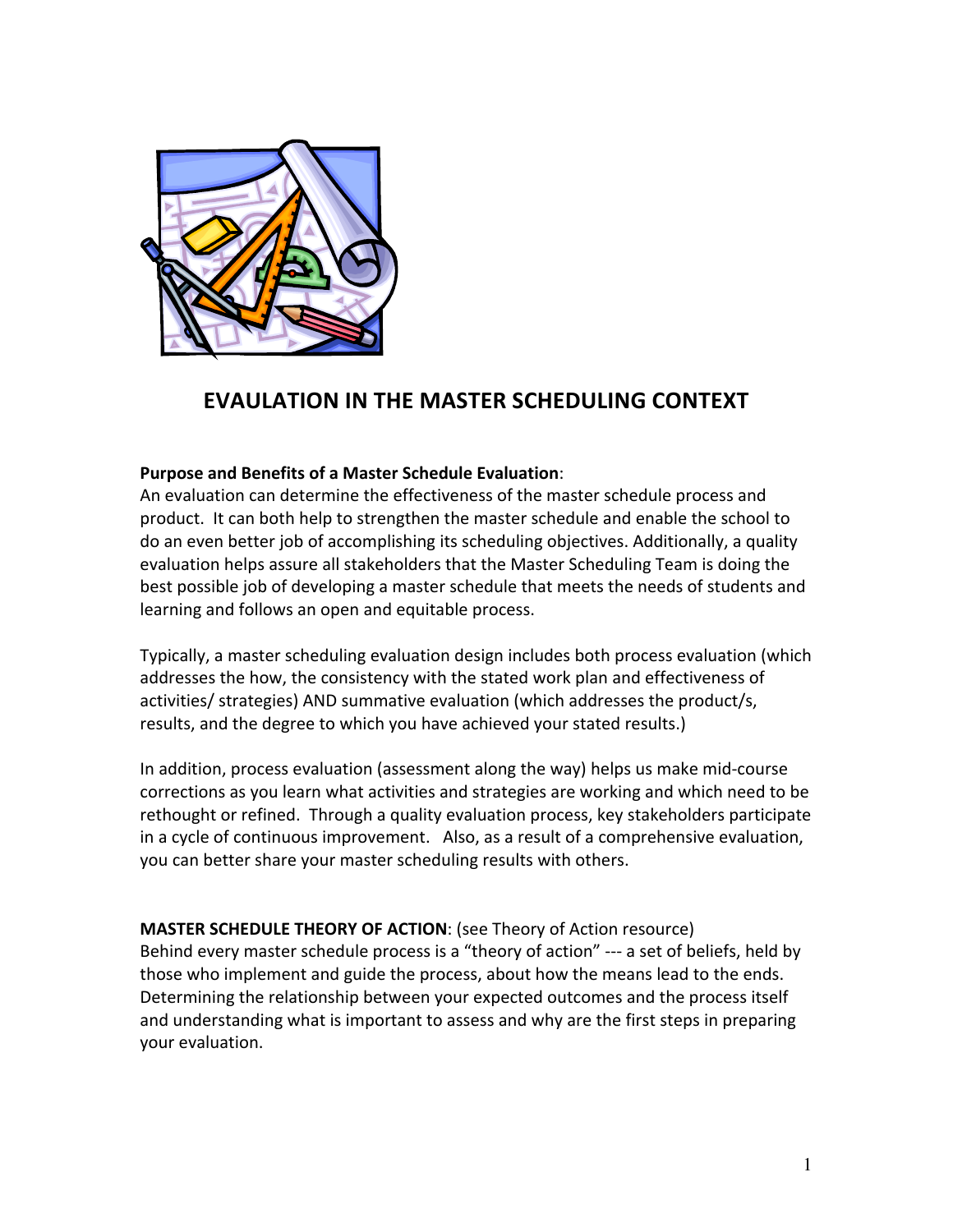To develop your **THEORY OF ACTION**, you should think of the following elements, which all programs contain:

| Inputs      | All those resources assembled before the master scheduling process begins (or during<br>ongoing implementation), such as constituency, staff, materials, facilities, and equipment. |
|-------------|-------------------------------------------------------------------------------------------------------------------------------------------------------------------------------------|
| Throughputs | Methods of the process that employ/use the resources.                                                                                                                               |
| Outputs     | immediate results for the constituency that are effects of the throughput process.                                                                                                  |
| Impacts     | longer-term benefits to the constituency and/or school                                                                                                                              |

Basically, a Theory of Action follows this formula: Proposed Strategy: If we do this, (describe in detail)

Then "X" will happen: (Explain in a research base why this will work)

And we will see this result in....

### **MASTER SCHEDULE GOALS AND OBJECTIVES**

You should develop clear goals and objectives for the master schedule process and product. These should be reviewed, and possibly updated, each year as part of a cycle of continuous improvement.

A **GOAL** is a broad-based statement of the ultimate result of the master scheduling process and product (a result that is sometimes unreachable in the short term). Goals are global, visionary statements. According to Webster's Dictionary, a goal is "the end toward which effort is directed."

*Example: To assure that every student is fully scheduled into the pathway/ academy/SLC classes he/she requested and that all Pathways/Academies/SLCs have* pathway/academy/SLC-pure classes that reflect the diversity of the school as a whole taught by a Pathway/Academy/ SLC team of teachers who share a common *prep period.* 

To assure that all stakeholders have input to and value the master schedule *process and product.* 

An **OBJECTIVE** is a measurable, quantifiable, time-specific result that the organization/ school/district will accomplish by implementing the project/program. Objectives are measurable benchmarks or milestones, often in steps that lead up to the goals. An objective is defined in terms of outcomes/ results and is much more narrowly defined than a goal. According to Webster's Dictionary an objective is "observable and verifiable.

Examples: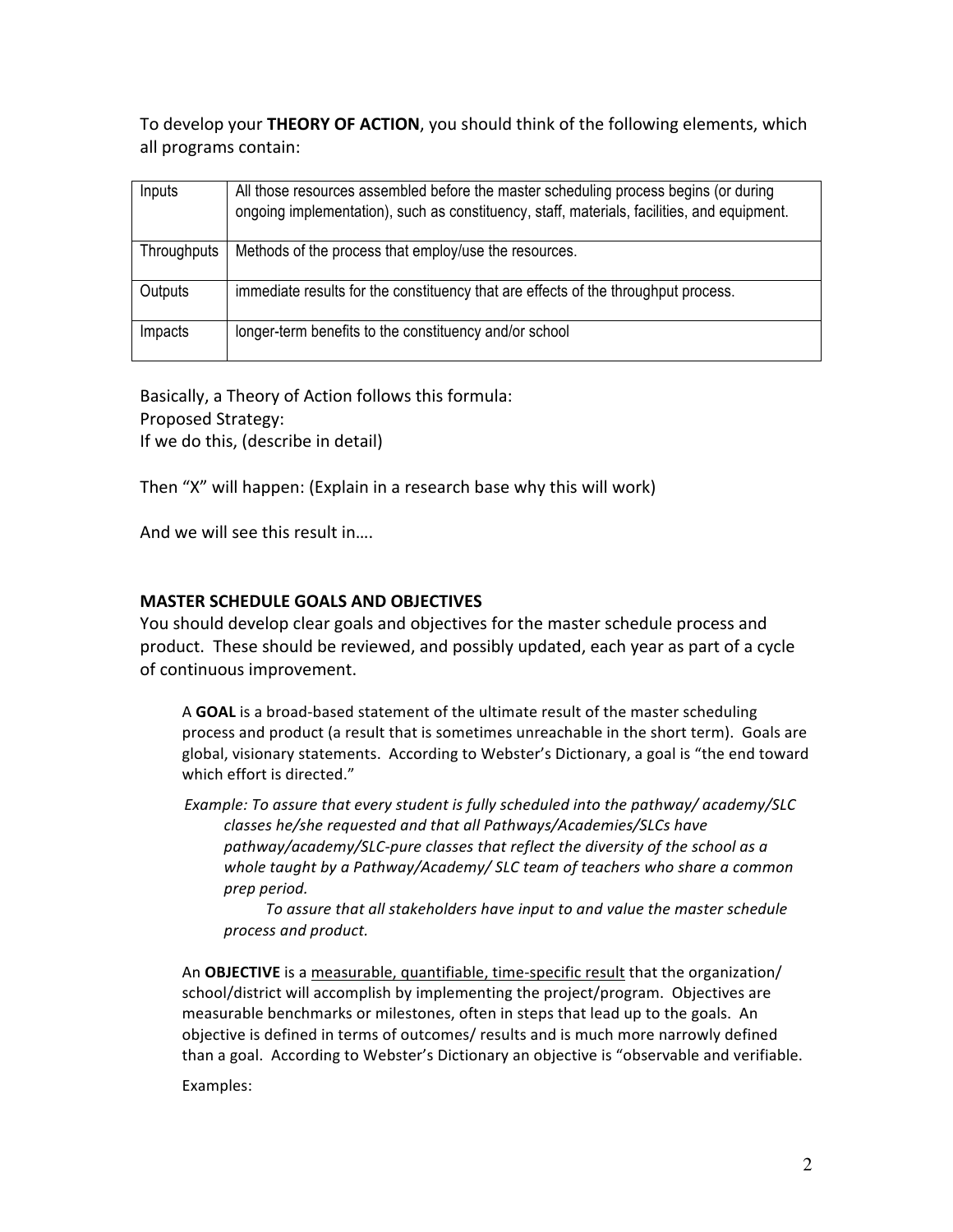By February 28, 2020, 100% of the continuing students will successfully complete their individual online course registrations.

By September 30, 2020, 100% of the Pathways/Academies/SLCs will reflect the ethnic and gender diversity of the school as well as reflect a range of student achievement levels as measured by test scores and grades.

By September 30, 2020, 100% of the teachers on each of the pathway/academy/SLC teams will share a common team preparation period and be provided a minimum of 10 additional hours a month for team collaboration.

Objectives clearly identify the constituency/the population being served. Objectives are realistic and capable of being accomplished within the given time frame

#### **TIPS FOR WRITING GREAT GOALS and OBJECTIVES:**

- Goals and objectives should *tie directly to the need statement*. (and to evaluation)
- Keep the dictionary definitions in mind. A GOAL is the END to which one attains.
- A goal is where your constituents (students/target population) and/or your organization will be when you're done
- Objectives help keep goals realistic; they are measurable, attainable, time-specific. When you write your objectives, describe them in terms of major benchmarks/milestones/checkpoints
- When planning your objectives, remember that achieving your goals and objectives may take longer than anticipated. Be thoughtful and practical about how long it will take to successfully complete each objective.
- Determine how you are going to measure the change you are projecting in your objective. If you find you have no way to measure change, you probably need to rethink the objective. HINT: One easy way to ensure you are writing a good objective is to use infinitives/ verbs that suggest a purpose To reduce To increase To decrease ... To expand...
- Pay attention to distinction between objectives and methods/activities/strategies.

For example, starting a new tutoring program is a method/ activity. Increasing the number of students who successfully pass the High School Exit Exam by 10 percent in the 2019-2020 school year is an objective because it describes a result.

*OBJECTIVES* follow common acronymic advice: "Keep them "S-I-M-P-L-E." Your Objectives should be:

- Ø *Specific – indicate precisely what you intend to change through project.*
- Ø *Immediate – indicate time frame during which problem will be addressed*
- Ø *Measurable – indicate what you would accept as proof of project success.*
- Ø *Practical – indicate how each objective is real solution to real problem*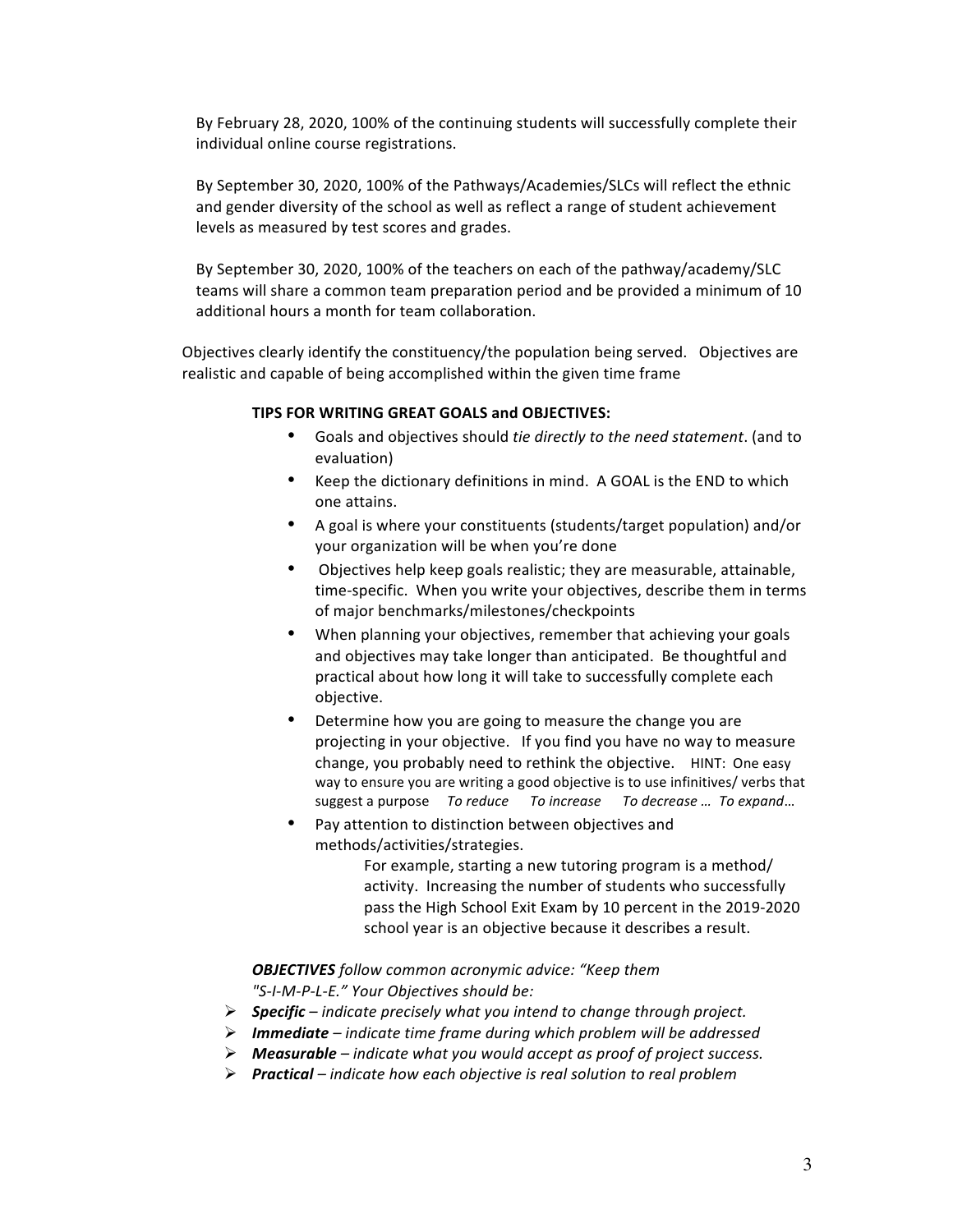- $\triangleright$  **Logical** indicate how each objective systematically contributes to achieving *your overall goal(s).*
- $\triangleright$  **Evaluable** *indicate how much change has to occur for project to be effective*

NOTE: Each of your objectives should meet at least several of these criteria. For example, given goal of "improving quality of the master schedule results," an objective might be for the "Master Schedule Team to reduce the number of requested class changes (specific) (practical) (logical) during the next 12 months (immediate) by 15 percent (evaluable) as documented by registrar records and a summative report of the data from the records of class changes maintained by school counselors (Measurable)."

## **Organizations conduct evaluations in order to:**

Find out whether the process (or program or product) did what was expected;

Determine if methods specified were used and objectives were met;

Determine if an impact was made on the need identified;

**Obtain feedback from their target group and others;** 

*Maintain some control over the project/process;* 

*Make adjustments during program/process to help its success.* 

## When preparing the evaluation of your master schedule process and product, ask **yourself:**

- What is the purpose of your evaluation? How will the findings be used?
- What will you know after the evaluation that you do not know now?
- What will you do after the evaluation that you cannot do now for lack of information? What use will you make of the results?
- How will you know if you have succeeded with your master schedule process and product? How will you prove your objectives are met?
- For each objective, how will you define and measure success? (Determine types and sources of evidence needed)

#### **EVALUATION IN THE MASTER SCHEDULE CONTEXT THERE ARE MANY METHODS OF EVALUATION.** These include:

*QUANTITATIVE METHODS* --- *translate experience into units that can be counted,* compared, measured, and manipulated statistically (descriptive statistics --averages, means, percentiles, frequency distribution, etc.; inferential statistics --*sign tests, simple linear regression, and chi-square, etc.)*

**QUALITATIVE METHODS** --- rooted in direct contact with people involved in a program. *(Interviews (group and/or individual), focus groups, direct or field observation,* review of certain documents)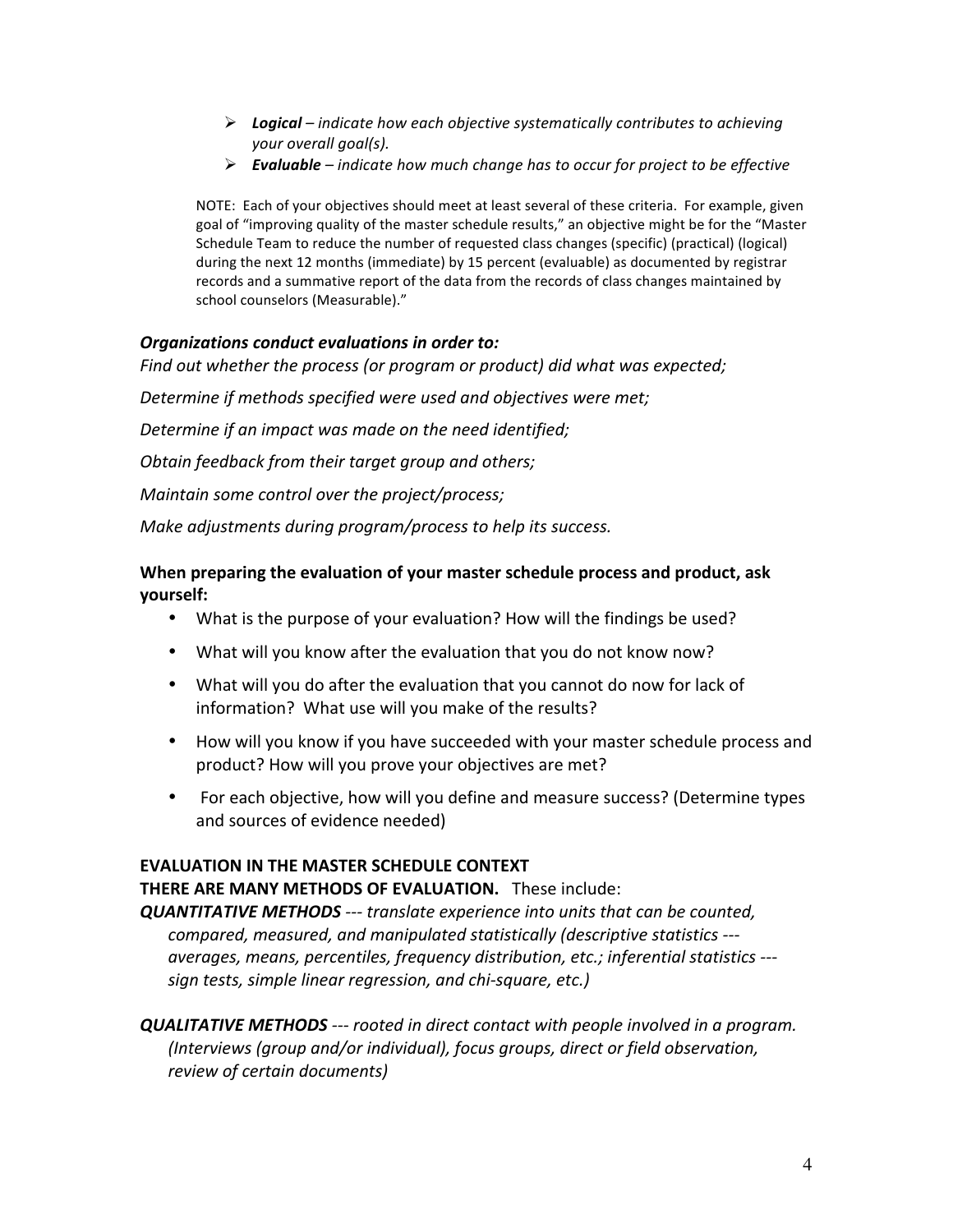*NOTE: OFTEN A MIX OF QUANTITATIVE and QUALITATIVE METHODS YIELDS THE BEST RESULTS.*

**Formative or Process Evaluation** (relates to process objectives, provides an assessment of the procedures used in master schedule planning, gathering of necessary data *(student course selection, course tallies, etc.), master schedule building/construction,* and adjustment of the master schedule as needed; can be used as feedback information during building process to determine whether changes are *warranted/course corrections, etc.);*

**Summative or Outcome Evaluation** (relates to master schedule objectives, determines *impact or accomplishments of the resulting master schedule);* 

The Evaluation will involve considerations of the assessment tools/data collection methods being used.

The Evaluation should link to objectives and methodology. If objectives are measurable and methods/strategies/activities time specific, it will be easy to prepare a good data collection plan and develop a strong evaluation of the master scheduling process and product. 

## **OUTLINE FOR AN EVALUATION PLAN:**

Identify evaluation purpose and questions: Describe evaluation design; Identify what will be measured; Describe data collection plan (type of data, source of data, data collection procedures, timetable), Identify sampling plan, Discuss data analysis, techniques, Highlight protection of human subjects (when appropriate), Explain staffing and management plans for evaluation, and Identify audience/s and reporting procedures.

### **EVALUATION REVIEW QUESTIONS**:

Does the evaluation focus on assessing projected results?

Does evaluation assess efficiency of master scheduling process methods?

Does evaluation describe who will be evaluated and/or what will be measured? (Also, when measurements will occur?)

Does evaluation state what information will be collected in the evaluation process?

Does evaluation state who will be responsible for making the assessments?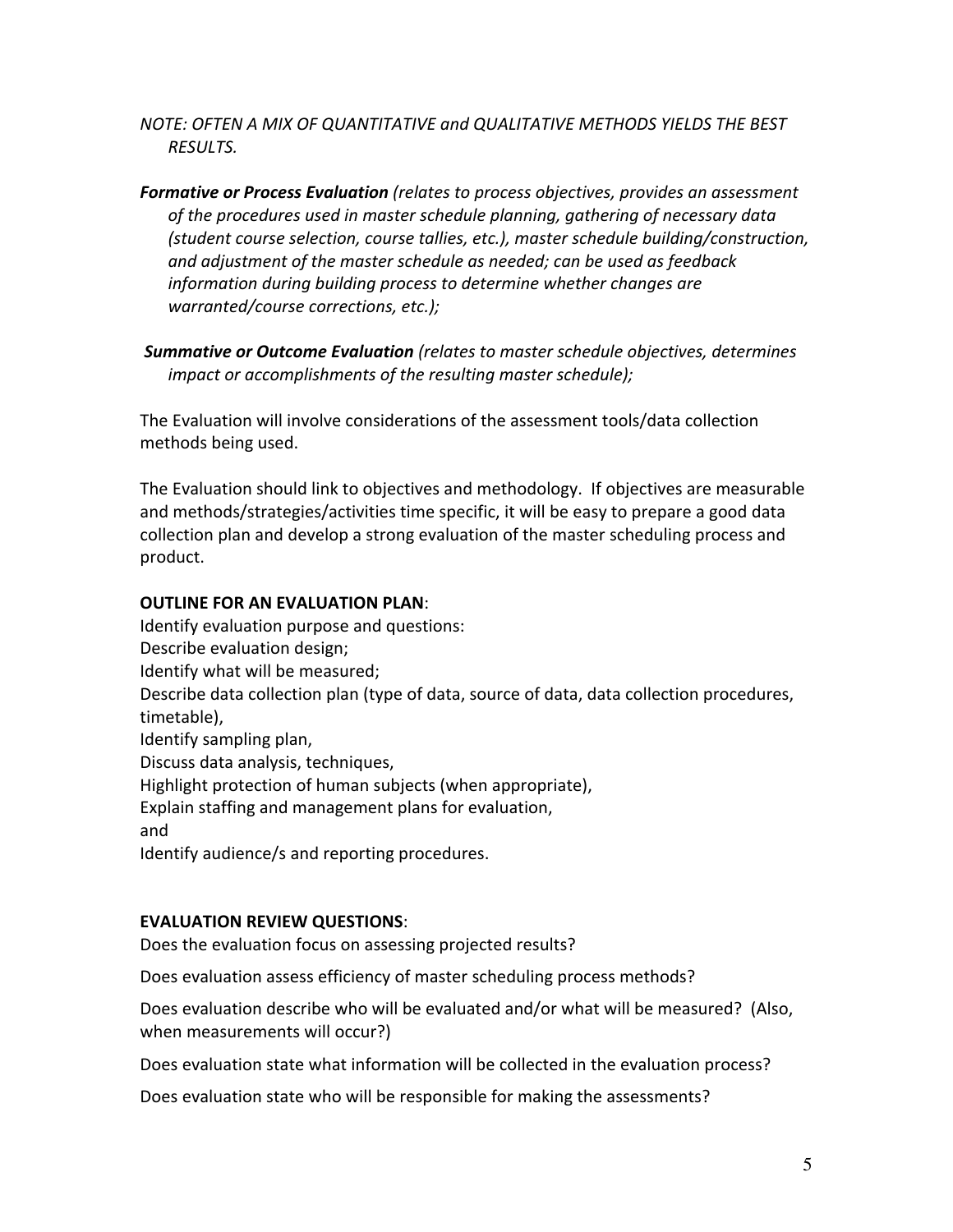Does evaluation describe how information and conclusions will be used to improve the master schedule process and product?

## **KEY QUESTIONS TO ANSWER:**

Do you clearly identify the purpose of your evaluation and audiences to be served by its results? 

Demonstrate that an appropriate evaluation procedure is included for every project objective? 

Provide general organizational plan or model for evaluation?

Demonstrate that scope of evaluation is appropriate?

Demonstrate extent to which the master schedule process is practical, evident, and focused on results?

Describe information that will be needed to complete evaluation, potential sources for this information, and instruments that will be used for its collection?

Clearly summarize any evaluation reports to be provided and generally describe their content and timing?

## **A Sampling of Useful Websites:**

A sample evaluation plan (TB Support Program, Department of Health and Human Service, Lull County, 2004) http://www.cdc.gov/tb/programs/**evaluation**/guide/docs/a\_**sample**\_**plan**.doc

A sample evaluation plan template (includes some definitions as well): http://www.cahiim.org/files/Program%20Plan%20definitions%20and%20sample.pdf

Chapter 5 – Developing an Evaluation Plan, U.S> Department of Housing and Urban Development, 1997. https://www.bja.gov/evaluation/guide/documents/developing\_an\_evalu.htm

W.K. Kellogg Foundation Evaluation Handbook (very useful resource) (logic model) http://www.wkkf.org/knowledge-center/resources/2006/02/WK-Kellogg-Foundation-Evaluation-Handbook.aspx

## **Evaluation Audiences and Stakeholders**:

Who should know your evaluation results? Why and when should they know them?

> Depends.... How you share information internally, as well as with your various "publics." Your knowledge of who has a vested interest in the success of your master scheduling process and product will impact your evaluation plans from the beginning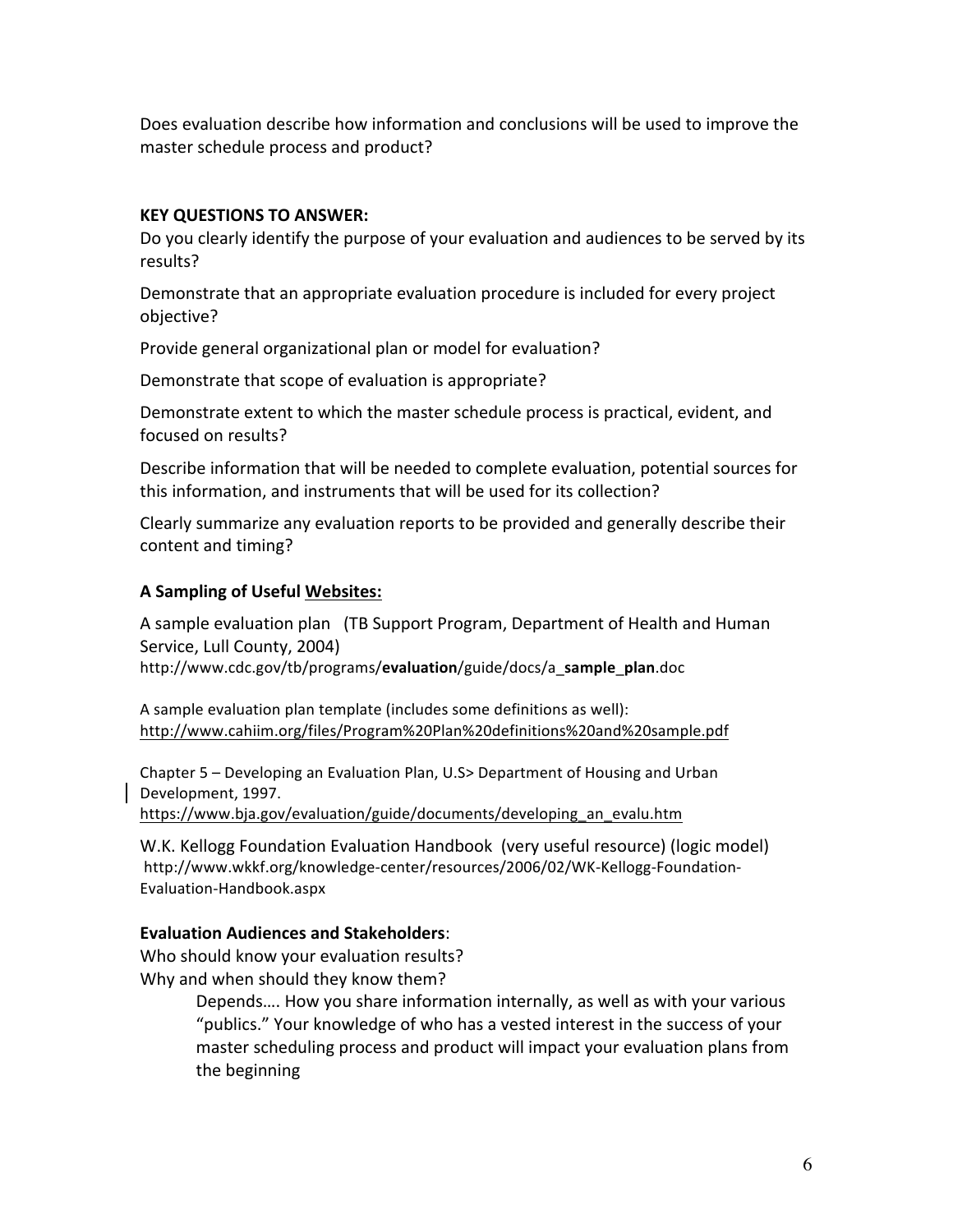**What to Measure:** What questions should an evaluation answer?

## **Choosing the Right Evaluation Design:**

Consider the variables of data collection; Baseline data, qualitative vs. quantitative methods; Measurement techniques, such as observations, interviews, surveys, samplings, focus groups, case studies, records, ratings, etc. Golden rules of evaluation include validity, reliability, and objectivity.

## **How to Report Evaluation Findings**

Develop plan for a credible evaluation report in which you describe activities, data and findings, and state whether the master schedule process and product achieved the desired goal/s.

## **TASK: IDENTIFYING PROCESS/PRODUCT ELEMENTS (toward an evaluation design)**

1) What are the inputs for your master scheduling process/product?

(All those resources that are assembled before the master scheduling process begins as well as resources and information assembled at various stages in the master scheduling process. (Such as constituency (students and teachers), staff, materials, facilities and equipment.)

2) What are the throughputs? (Methods of the process that employ/use the resources)

3) What are the outputs of your program? (Outputs are the immediate results for your constituency (students and teachers) that are effects of the throughput process.) (THE RESULTING MASTER SHEDULE)

4) What are the outcomes? (Effects of the process and product on learning and teaching AND on students and teachers? Effects of the process and product on each pathway/academy/SLC? On the school as a whole?)

5) What are the impacts? (Long term benefits to constituency/society  $-$  students, teachers, pathways/academies/SLCs, the school, the district, the community?)

=======

### **TASK: EVALUATION PLANNING QUESTIONS**

- 1. What questions will your evaluation activities seek to answer?
- 2. What are the specific evaluation plans and time frame? (Formative? Summative? Both?)
- 3. What kinds of data will be collected? At what points? When? By whom? Using what strategies or instruments? In what form? Using what comparison group or baseline, if any? What methods of analysis?
- 4. If you intend to use your use findings from focus groups of stakeholders as part of your evaluation, how will this/these focus group/s be formed?